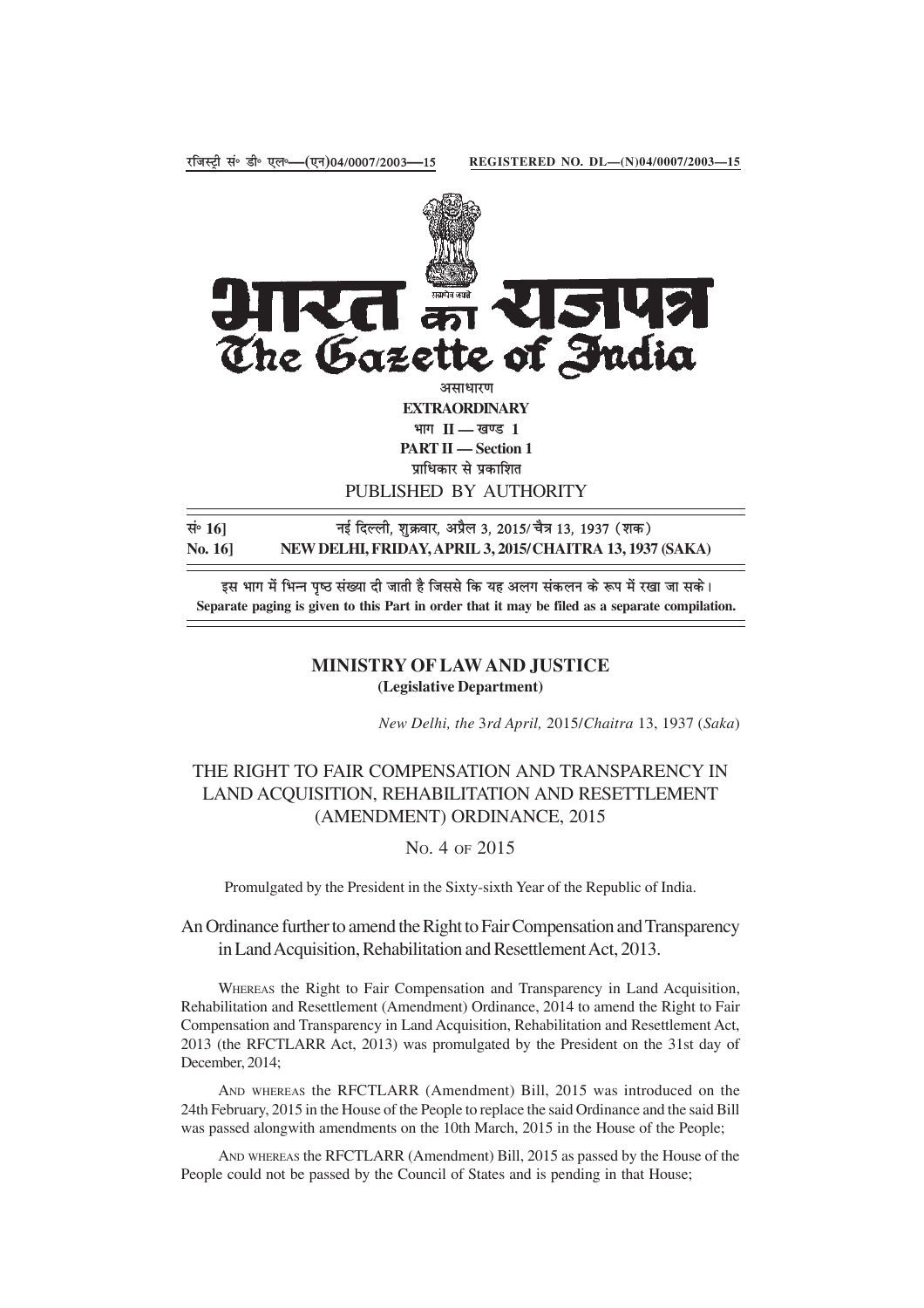AND WHEREAS the Council of States is not in session and the President is satisfied that circumstances exist which render it necessary for him to take immediate action;

NOW, THEREFORE, in exercise of the powers conferred by clause (*1*) of article 123 of the Constitution, the President is pleased to promulgate the following Ordinance:—

**1.** (*1*) This Ordinance may be called the Right to Fair Compensation and Transparency commencement. in Land Acquisition, Rehabilitation and Resettlement (Amendment) Ordinance, 2015. Short title and

(*2*) It shall be deemed to have come into force on the 31st day of December, 2014.

**2.** In the Right to Fair Compensation and Transparency in Land Acquisition, Rehabilitation and Resettlement Act, 2013 (hereinafter referred to as the principal Act), for the words "private company" wherever they occur, the words "private entity" shall be substituted. Substitution of certain expression throughout the Act.

**3.** In the principal Act, in sub-section (*2*) of section 2, after the second proviso, the following proviso shall be inserted, namely:— Amendment of section 2.

> "Provided also that the acquisition of land for the projects listed in sub-section (*1*) of section 10A and the purposes specified therein shall be exempted from the provisions of the first proviso to this sub-section.".

Amendment of section 3. **4.** In the principal Act, in section 3,—

(*i*) in clause (*j*) in sub-clause (*i*), for the words and figures "the Companies Act, 1956", the words and figures "the Companies Act, 2013" shall be substituted; 1 of 1956. 18 of 2013.

(*ii*) after clasue ( *y*), the following clause shall be inserted, namely:—

'( *yy*) "private entity" means any entity other than a Government entity or undertaking and includes a proprietorship, partnership, company, corporation, non-profit organisation or other entity under any law for the time being in force;'.

**5.** In the principal Act, after Chapter III, the following Chapter shall be inserted, namely:— Insertion of new Chapter IIIA.

## "CHAPTER IIIA

PROVISIONS OF CHAPTER II AND CHAPTER III NOT TO APPLY TO CERTAIN PROJECTS

10A (*1*). The appropriate Government may, in the public interest, by notification, exempt any of the following projects from the application of the provisions of Chapter II and Chapter III of this Act, namely:—

(*a*) such projects vital to national security or defence of India and every part thereof, including preparation for defence or defence production;

(*b*) rural infrastructure including electrification;

(*c*) affordable housing and housing for the poor people;

(*d*) industrial corridors set up by the appropriate Government and its undertakings (in which case the land shall be acquired up to one kilometre on both sides of designated railway line or roads for such industrial corridor); and

(*e*) infrastructure projects including projects under public-private partnership where the ownership of land continues to vest with the Government:

Provided that the appropriate Government shall, before the issue of notification, ensure the extent of land for the proposed acquisition keeping in view the bare minimum land required for such project.

Power of appropriate Government to exempt certain projects.

30 of 2013.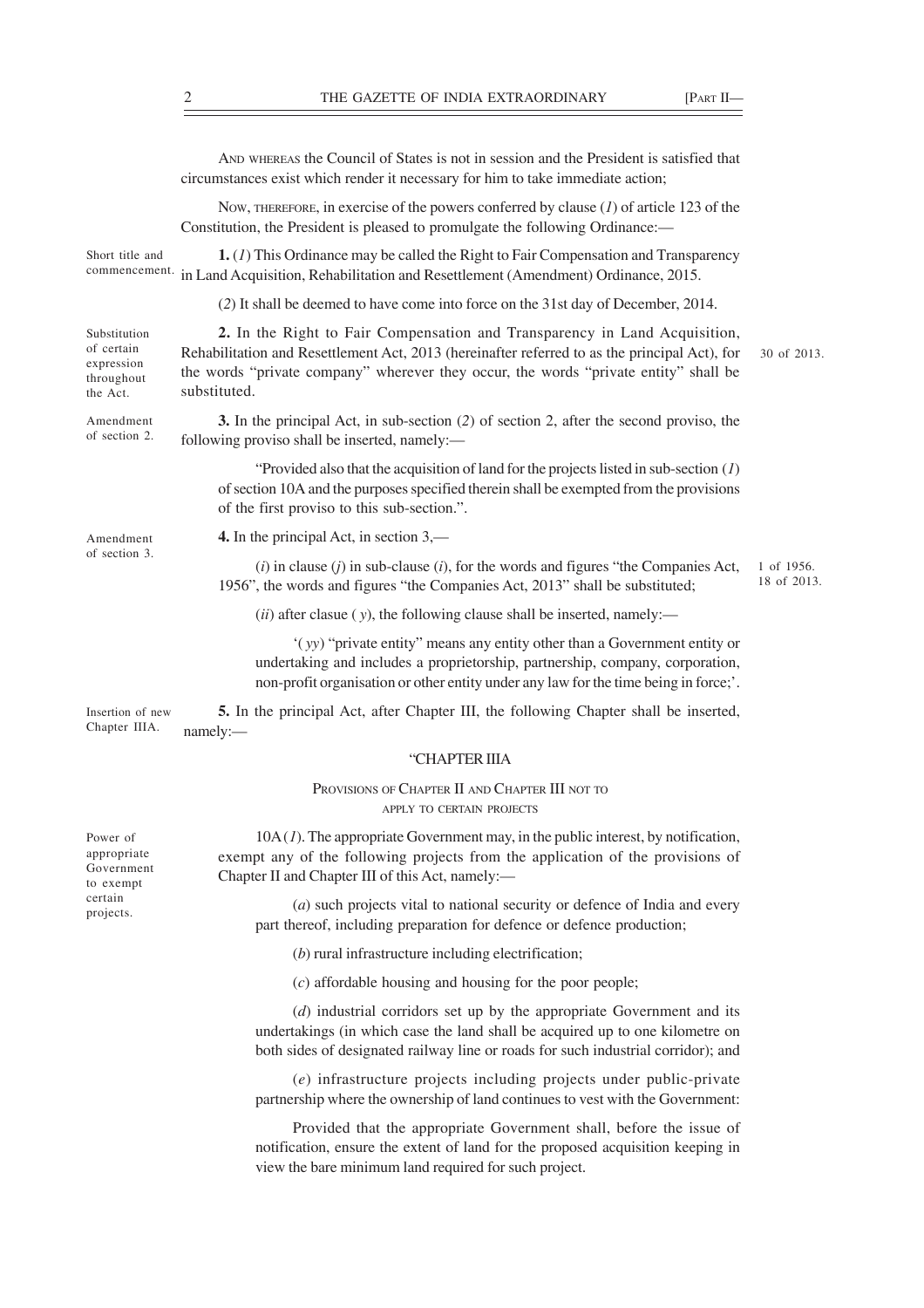(*2*) The appropriate Government shall undertake a survey of its wasteland including arid land and maintain a record containing details of such land, in such manner as may be prescribed by the appropriate Government.

| <b>6.</b> In the principal Act, in section 24, in sub-section (2), after the proviso, the following<br>proviso shall be inserted, namely:-                                                                                                                                                                                                                                                                                                                                                                | Amendment<br>of section 24.                                                                      |
|-----------------------------------------------------------------------------------------------------------------------------------------------------------------------------------------------------------------------------------------------------------------------------------------------------------------------------------------------------------------------------------------------------------------------------------------------------------------------------------------------------------|--------------------------------------------------------------------------------------------------|
| "Provided further that in computing the period referred to in this sub-section,<br>any period or periods during which the proceedings for acquisition of the land were<br>held up on account of any stay or injunction issued by any court or the period<br>specified in the award of a tribunal for taking possession or such period where<br>possession has been taken but the compensation lying deposited in a court or in any<br>designated account maintained for this purpose shall be excluded.". |                                                                                                  |
| 7. In the principal Act, in section 31, in sub-section $(2)$ , in clause $(h)$ , after the words<br>"affected families", the words "including compulsory employment to at least one member of<br>such affected family of a farm labourer" shall be inserted.                                                                                                                                                                                                                                              | Amendment<br>of section 31.                                                                      |
| <b>8.</b> In the principal Act, in section 46, in sub-section $(6)$ , in the Explanation, in<br><i>clause</i> $(b)$ , the words "any person other than" shall be omitted.                                                                                                                                                                                                                                                                                                                                 | Amendment<br>of section 46.                                                                      |
| <b>9.</b> In the principal Act, after section 67, the following section shall be inserted, namely:—                                                                                                                                                                                                                                                                                                                                                                                                       | Insertion of<br>new section<br>67A.                                                              |
| '67A. The Authority shall, after receiving reference under section 64 and after<br>giving notice of such reference to all parties concerned, hold the hearing in the district<br>where the land acquisition takes place for settlement of the objections raised in the<br>reference.'.                                                                                                                                                                                                                    | Hearing to be<br>held by<br>Authority in<br>district or<br>districts to<br>decide<br>grievances. |
| 10. In the principal Act, for section 87, the following section shall be substituted,<br>namely:-                                                                                                                                                                                                                                                                                                                                                                                                         | Substitution<br>of new<br>section for<br>section 87.                                             |
| "87. Where an offence under this Act has been committed by any person who is<br>or was employed in the Central Government or the State Government, as the case may<br>be, at the time of commission of such alleged offence, the court shall take cognizance<br>of such offence provided the procedure laid down in section 197 of the Code of<br>Criminal Procedure, 1973 is followed.".                                                                                                                 | Offences by<br>Government<br>officials.                                                          |
| 11. In the principal Act, in section 101, for the words, "a period of five years", the<br>words "a period specified for setting up of any project or for five years, whichever is later,"<br>shall be substituted.                                                                                                                                                                                                                                                                                        | Amendment<br>of section<br>101.                                                                  |
| 12. In the principal Act, in section $105$ ,—                                                                                                                                                                                                                                                                                                                                                                                                                                                             | Amendment<br>of section<br>105.                                                                  |
| (i) for sub-section (3), the following sub-section shall be substituted, namely:—                                                                                                                                                                                                                                                                                                                                                                                                                         |                                                                                                  |
| " $(3)$ The provisions of this Act relating to the determination of<br>compensation in accordance with the First Schedule, rehabilitation and<br>resettlement in accordance with the Second Schedule and infrastructure amenities<br>in accordance with the Third Schedule shall apply to the enactments relating to<br>land acquisition specified in the Fourth Schedule with effect from 1st January, 2015.";                                                                                           |                                                                                                  |

(*ii*) sub-section (*4*) shall be omitted.

**13.** In the principal Act, in section 113, in sub-section (*1*),—

(*i*) for the words "the provisions of this Part", the words "the provision of this Act" shall be substituted;

Amendment of section 113.